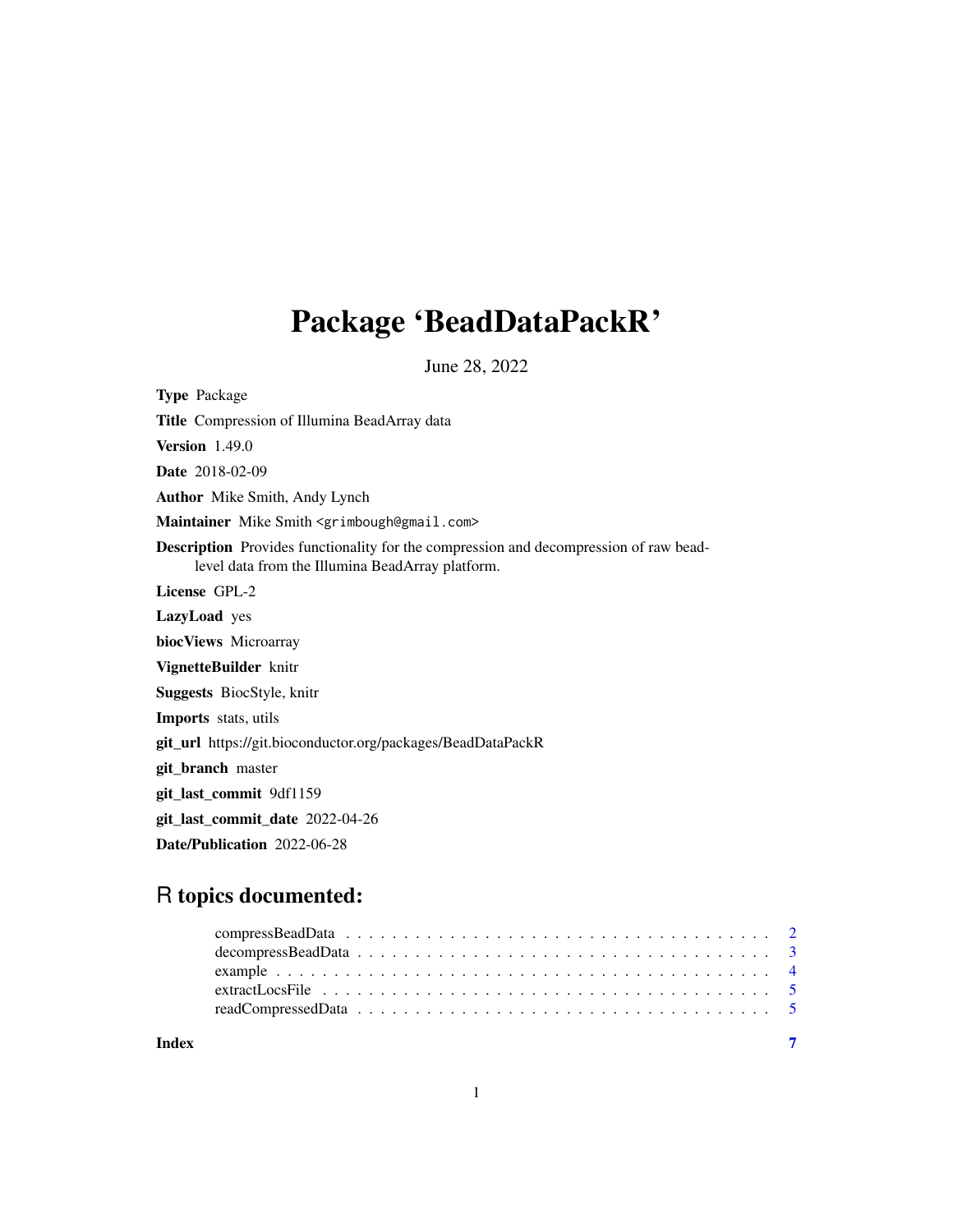<span id="page-1-0"></span>

#### Description

Given raw bead level data, in the form of .txt and .locs file, this function combines the two producing a new file with the data stored in a compressed format.

#### Usage

```
compressBeadData(txtFile, locsGrn, locsRed = NULL, outputFile = NULL,
                path = NULL, nBytes = 8, base2 = TRUE, fullLocsIndex = FALSE,
                nrow = NULL, ncol = NULL, progressBar = TRUE)
```
#### Arguments

| txtFile       | The name of the .txt file to be read in.                                                                                                                                                                                                                                                                                                                                                                                                                                                                                                                                                                                                                                                                         |
|---------------|------------------------------------------------------------------------------------------------------------------------------------------------------------------------------------------------------------------------------------------------------------------------------------------------------------------------------------------------------------------------------------------------------------------------------------------------------------------------------------------------------------------------------------------------------------------------------------------------------------------------------------------------------------------------------------------------------------------|
| locsGrn       | The locs file for the green channel.                                                                                                                                                                                                                                                                                                                                                                                                                                                                                                                                                                                                                                                                             |
| locsRed       | The locs file for the red channel. Only needed for two channel data.                                                                                                                                                                                                                                                                                                                                                                                                                                                                                                                                                                                                                                             |
| outputFile    | Name of the file to be created.                                                                                                                                                                                                                                                                                                                                                                                                                                                                                                                                                                                                                                                                                  |
| path          | Path to where the input files can be found. If NULL the current working direc-<br>tory is used. This is also the directory where the output files will be written.                                                                                                                                                                                                                                                                                                                                                                                                                                                                                                                                               |
| nBytes        | Gives the number of bytes that are used to store the fractional parts of the bead<br>coordinates. For a single channel array the maximum value is 4, whilst it is 8<br>for a two channel array. Any number larger than this is automatically set the the<br>maximum value. If the maximum value is used the coordinates are stored in the<br>bab file as single precision floating point numbers, as they are in the locs files.<br>If a value smaller than the maximum is choosen then the integer parts of each<br>coordinate are stored seperately. The requested number of bytes are then used to<br>store the fractional parts, with a corresponding loss of precision as the number<br>of bytes decreases. |
| base2         | If not using the full precision coordinates, the approximations can be stored as<br>either a binary or decimal fraction. Using a binary fraction ( $base2 = TRUE$ )<br>provides a greater accuracy, but can lead to a meandering number of decimal<br>places in the reconstructed .txt files. If one wants a consistent number of decimal<br>places, set base $2 =$ FALSE.                                                                                                                                                                                                                                                                                                                                       |
| fullLocsIndex | Default value of 0 uses a linear model fitted to each segment of the array to<br>allow reconstruct the locs file when the file is decompressed. Using a value of 1<br>a simple index is used to record the locs file order, but requires more space.                                                                                                                                                                                                                                                                                                                                                                                                                                                             |
| ncol          | This specifies the number of columns in each grid segment on the array and, if<br>left blank, can normally be infered from the grid coordinates. However, this can<br>fail for particularly small grids. If one wants or needs to specify them explicitly,<br>these values can be found in the .sdf which accompanies the bead level output<br>from the scanner. The number of columns per segment can be found within the<br>tag <sizegridx></sizegridx>                                                                                                                                                                                                                                                        |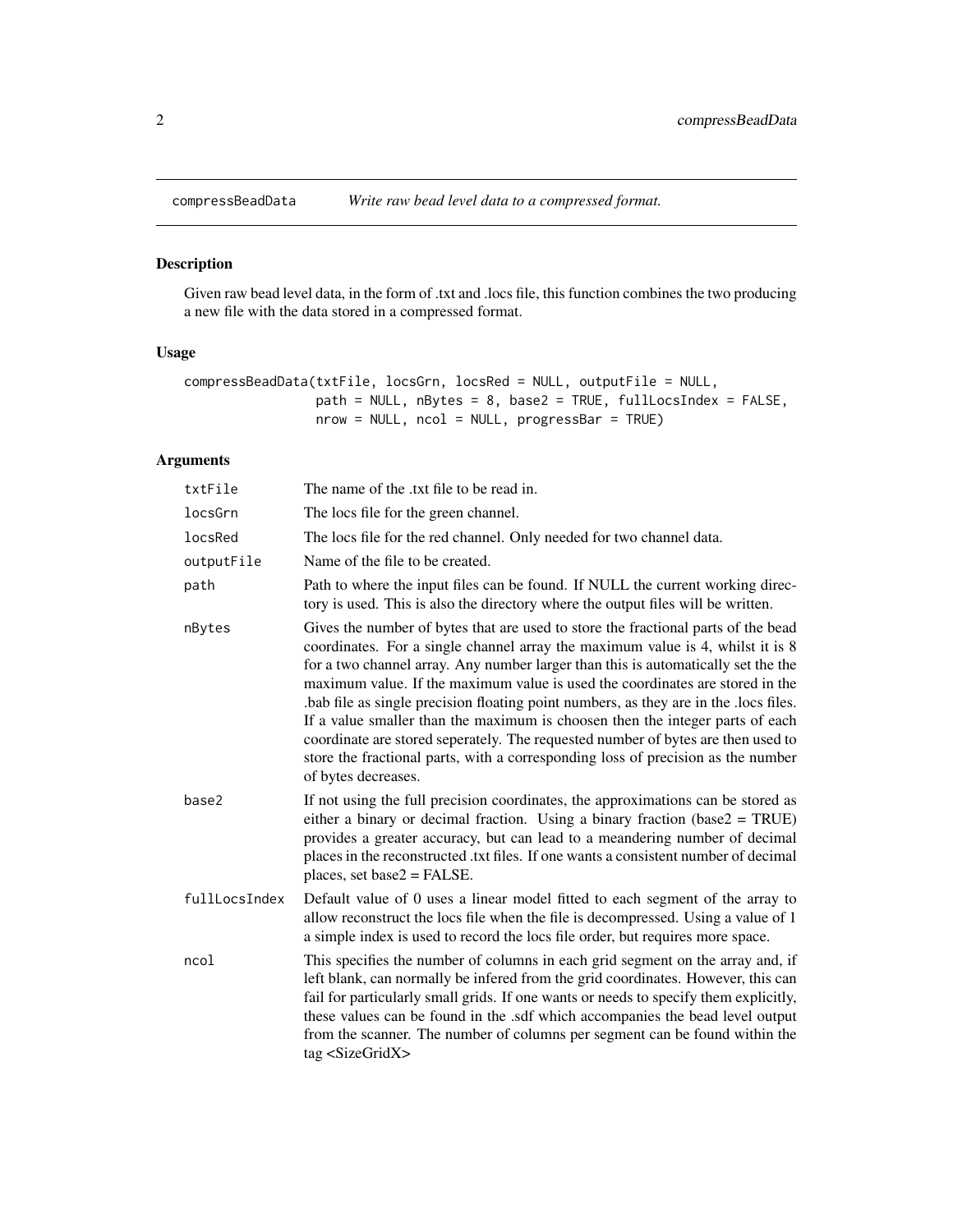progress bar.

the compression. Setting this argument to FALSE supresses the drawing of this

#### <span id="page-2-0"></span>Details

In the future the file names will be determined automatically, rather than requiring manual entry of each. The path argument may also be amended so there are seperate options for the locations of the input and output files.

#### Value

Primarily invoked for its side effect, which is to produce a compressed version of the input files. The function returns, invisibly, a logical TRUE if compression was successful.

#### Author(s)

Mike L. Smith

#### Examples

```
dataPath <- system.file("extdata", package = "BeadDataPackR")
## copy the files to a temp directory, and don't overwrite system files
file.copy( list.files(path = dataPath, pattern = "example", full.names = TRUE),
           tempdir() )
compressBeadData(txtFile = "example.txt", locsGrn = "example_Grn.locs",
outputFile = "example.bab", path = tempdir(), nBytes = 4, nrow = 326,
ncol = 4, fullLockIndex = TRUE)
```
decompressBeadData *Decompress a file in the beadarray binary format*

#### **Description**

Decompressed a file create by BeadDataPackR. The original files that were compressed will be restored as accurately as possible, depending upon the degree of precision specified during the compression.

#### Usage

```
decompressBeadData(input, inputPath = ".", outputMask = NULL, outputPath = ".",
               outputNonDecoded = FALSE, roundValues = TRUE, progressBar = TRUE)
```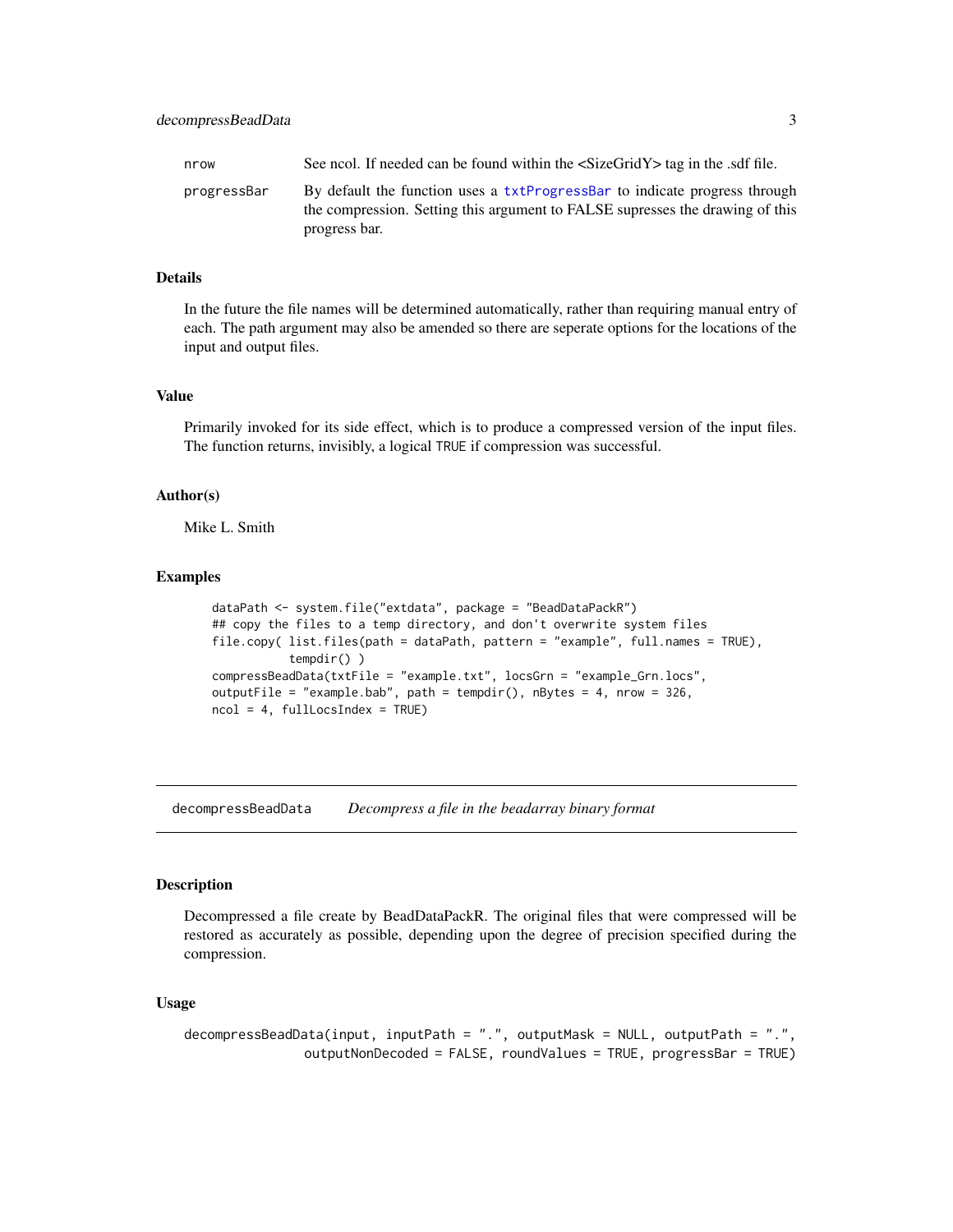#### <span id="page-3-0"></span>Arguments

| input            | The name of the $ab$ file(s) to be read. Can be a vector of file names, such as<br>generated by list.files().                                                                                                                                                                |  |  |  |  |
|------------------|------------------------------------------------------------------------------------------------------------------------------------------------------------------------------------------------------------------------------------------------------------------------------|--|--|--|--|
| inputPath        | Path where the compress file is located. The default is to use the current working<br>directory.                                                                                                                                                                             |  |  |  |  |
| outputMask       | Text specify the names of the output files. The output files will have ".txt",<br>"_Grn.locs" and (if approriate "_Red.locs") appended to this mask. If left NULL<br>the original names of the section will be used.                                                         |  |  |  |  |
| outputPath       | Path to where the uncompressed version of the files should be written to. The<br>default is to use the current working directory.                                                                                                                                            |  |  |  |  |
| outputNonDecoded |                                                                                                                                                                                                                                                                              |  |  |  |  |
|                  | If TRUE the undecoded beads will be included in the output txt file. They will<br>have ProbeID 0 and intensity 0, but the bead centre coordinates will be included.                                                                                                          |  |  |  |  |
| roundValues      | The original Illumina text files give the bead centre coordinates to 7 significant<br>figures. When this argument is TRUE decompressed files are also truncated in<br>this manner, whilst FALSE writes them to the full precision they are stored in<br>the compressed file. |  |  |  |  |
| progressBar      | By default the function uses a txtProgressBar to indicate progress through<br>the compression. Setting this argument to FALSE supresses the drawing of this<br>progress bar.                                                                                                 |  |  |  |  |

#### Value

Called primarily for its side effect, in which two (or three) files are written to the disk. These files should be representative of the original files that were compressed. The function returns, invisibly, the number of lines written in the .txt file.

#### Author(s)

Mike L. Smith

#### Examples

```
dataPath <- system.file("extdata", package = "BeadDataPackR")
decompressBeadData(input = "example.bab", inputPath = dataPath, outputPath = tempdir())
```
example *Example bead-level data*

#### Description

Example bead-level data consisting of a .txt file, a .locs file and the .bab file that is produced from their compression.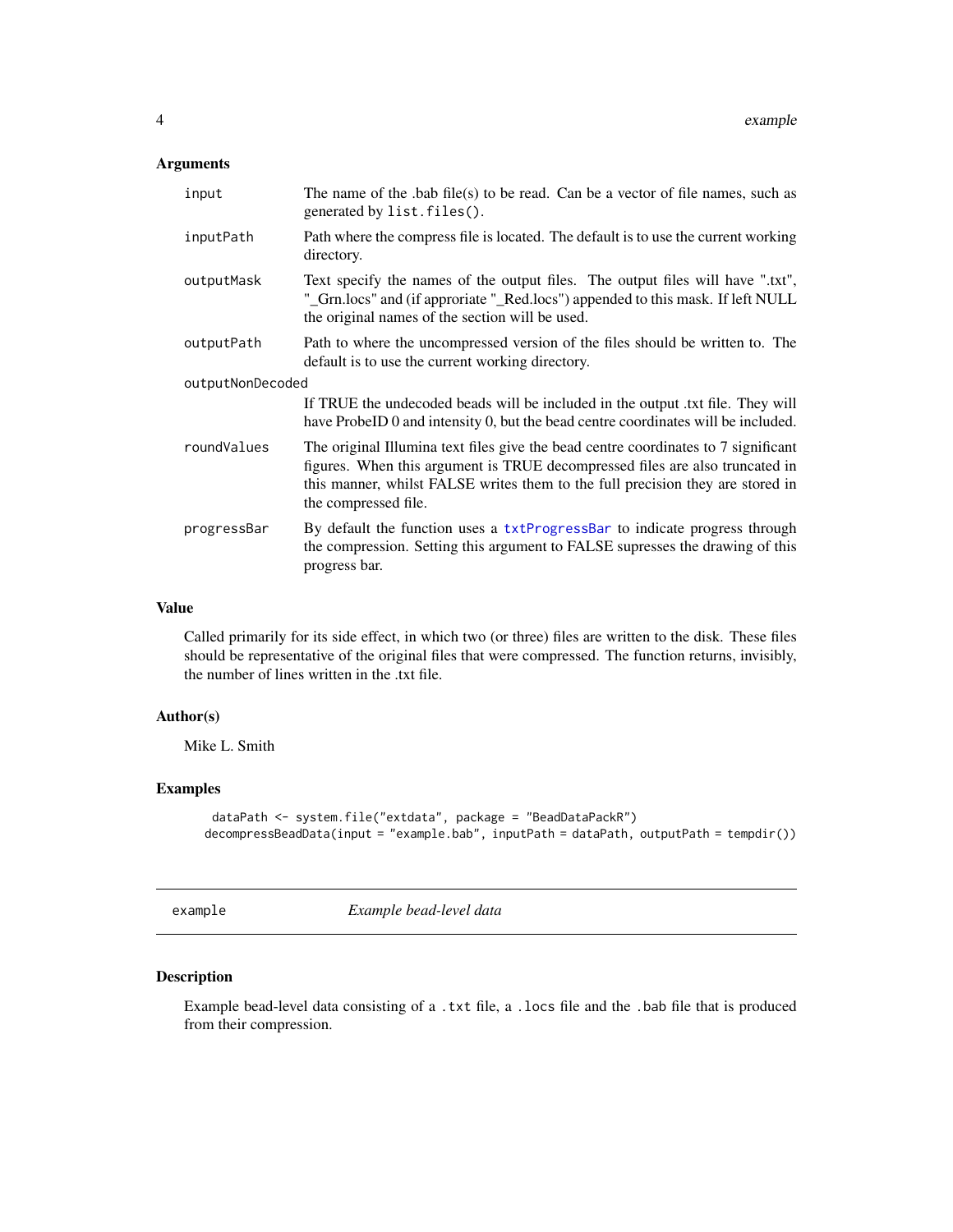<span id="page-4-0"></span>extractLocsFile *Retrieve only the .locs file information*

#### Description

Provides a mechanism to extract the information from the original .locs file from a compressed .bab file, without the need to extract the intensity or probe ID values.

#### Usage

```
extractLocsFile(inputFile, path = ".")
```
#### Arguments

| inputFile | The name of the bab file to be read in.                                          |
|-----------|----------------------------------------------------------------------------------|
| path      | Path to where the input file can be found. Default is the current working direc- |
|           | tory.                                                                            |

#### Value

A matrix with two columns (four if two-channel data) containing the X and Y values of the bead centre coordinates supplied in the original .locs file. For two-channel data the first two columns contain the coordinates from the green channel, with the red channel held in columns three and four.

#### Author(s)

Mike L. Smith

#### Examples

```
dataPath <- system.file("extdata", package = "BeadDataPackR")
locs <- extractLocsFile(inputFile = "example.bab", path = dataPath)
locs[1:10,]
```
readCompressedData *Extract data for specific bead-types from a compressed file*

#### Description

Given a list of probeIDs this function can scan a compressed .bab file for matching entries and return the data as a data.frame within R, rather than decompressing the data and generating new files.

#### Usage

```
readCompressedData(inputFile, path = ".", probeIDs = NULL)
```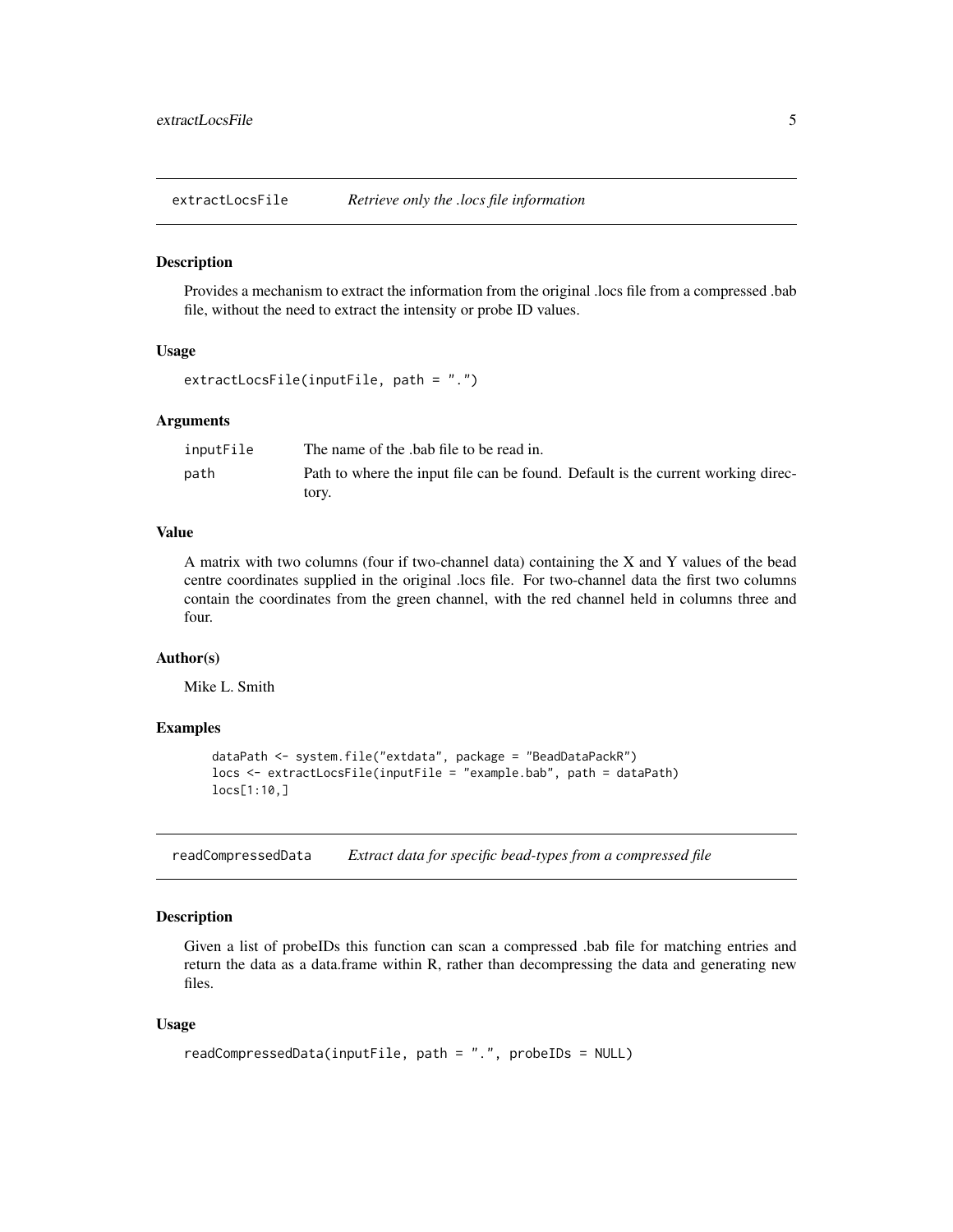#### Arguments

| inputFile | The name of the bab file to be read in.                                                                          |
|-----------|------------------------------------------------------------------------------------------------------------------|
| path      | Path to where the input file can be found. Default is the current working direc-<br>tory.                        |
| probelDs  | List the probe IDs for which data should be obtained. If left NULL then every<br>probe on the array is returned. |

#### Value

If the requested probe IDs are present the function returns a data.frame with one row per bead. If the probes are not found in the file then the function returns NULL and informs the user.

#### Author(s)

Mike L. Smith

#### Examples

```
dataPath <- system.file("extdata", package = "BeadDataPackR")
readCompressedData(inputFile = "example.bab", path = dataPath, probeIDs = c(10008, 10010))
```